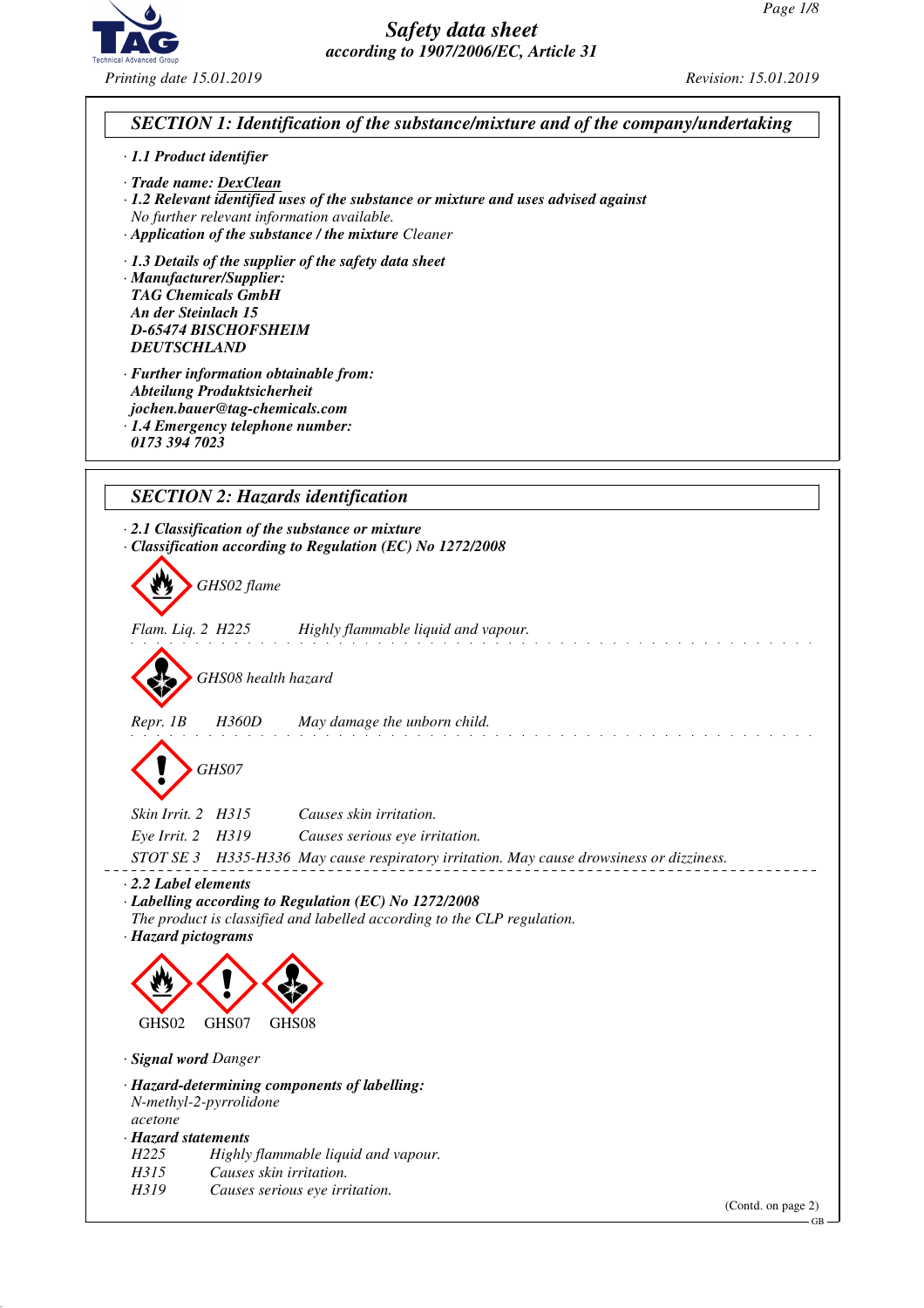

#### *Trade name: DexClean*

|                                      | (Contd. of page 1)                                                                                                                                 |
|--------------------------------------|----------------------------------------------------------------------------------------------------------------------------------------------------|
| H360D                                | May damage the unborn child.                                                                                                                       |
|                                      | H335-H336 May cause respiratory irritation. May cause drowsiness or dizziness.                                                                     |
| · Precautionary statements           |                                                                                                                                                    |
| <i>P210</i>                          | Keep away from heat, hot surfaces, sparks, open flames and other ignition sources. No<br>smoking.                                                  |
| P <sub>241</sub>                     | Use explosion-proof electrical/ventilating/lighting equipment.                                                                                     |
|                                      | P303+P361+P353 IF ON SKIN (or hair): Take off immediately all contaminated clothing. Rinse skin with<br>water/shower.                              |
|                                      | P305+P351+P338 IF IN EYES: Rinse cautiously with water for several minutes. Remove contact lenses, if<br>present and easy to do. Continue rinsing. |
| P405                                 | Store locked up.                                                                                                                                   |
| <i>P501</i>                          | Dispose of contents/container in accordance with local/regional/national/international<br>regulations.                                             |
| $\cdot$ 2.3 Other hazards            |                                                                                                                                                    |
| · Results of PBT and vPvB assessment |                                                                                                                                                    |
| $\cdot$ <b>PBT:</b> Not applicable.  |                                                                                                                                                    |

*· vPvB: Not applicable.*

#### *SECTION 3: Composition/information on ingredients*

*· 3.2 Chemical characterisation: Mixtures*

*· Description: Mixture of substances listed below with nonhazardous additions.*

| $\cdot$ Dangerous components: |                                                                                                       |             |  |  |
|-------------------------------|-------------------------------------------------------------------------------------------------------|-------------|--|--|
| $CAS: 872-50-4$               | $\vert N\text{-}methyl-2-pyrrolidone \vert$                                                           | $25 - 50\%$ |  |  |
|                               | EINECS: 212-828-1 & Repr. 1B, H360D; & Skin Irrit. 2, H315; Eye Irrit. 2, H319; STOT SE 3,<br>H335    |             |  |  |
| $CAS: 67-64-1$                | <i>acetone</i>                                                                                        | $25 - 50\%$ |  |  |
|                               | EINECS: 200-662-2 $\circledast$ Flam. Liq. 2, H225; $\circledast$ Eye Irrit. 2, H319; STOT SE 3, H336 |             |  |  |
| CVIITC                        |                                                                                                       |             |  |  |

*· SVHC*

*872-50-4 N-methyl-2-pyrrolidone*

*· Additional information: For the wording of the listed hazard phrases refer to section 16.*

#### *SECTION 4: First aid measures*

*· 4.1 Description of first aid measures*

- *· After inhalation: In case of unconsciousness place patient stably in side position for transportation.*
- *· After skin contact: Immediately wash with water and soap and rinse thoroughly.*

*· After eye contact:*

- *Rinse opened eye for several minutes under running water. If symptoms persist, consult a doctor.*
- *· After swallowing: If symptoms persist consult doctor.*
- *· 4.2 Most important symptoms and effects, both acute and delayed No further relevant information available.*
- *· 4.3 Indication of any immediate medical attention and special treatment needed*

*No further relevant information available.*

#### *SECTION 5: Firefighting measures*

- *· 5.1 Extinguishing media*
- *· Suitable extinguishing agents:*

*CO2, powder or water spray. Fight larger fires with water spray or alcohol resistant foam.*

- *· 5.2 Special hazards arising from the substance or mixture No further relevant information available.*
- *· 5.3 Advice for firefighters*
- *· Protective equipment: No special measures required.*

(Contd. on page 3)

GB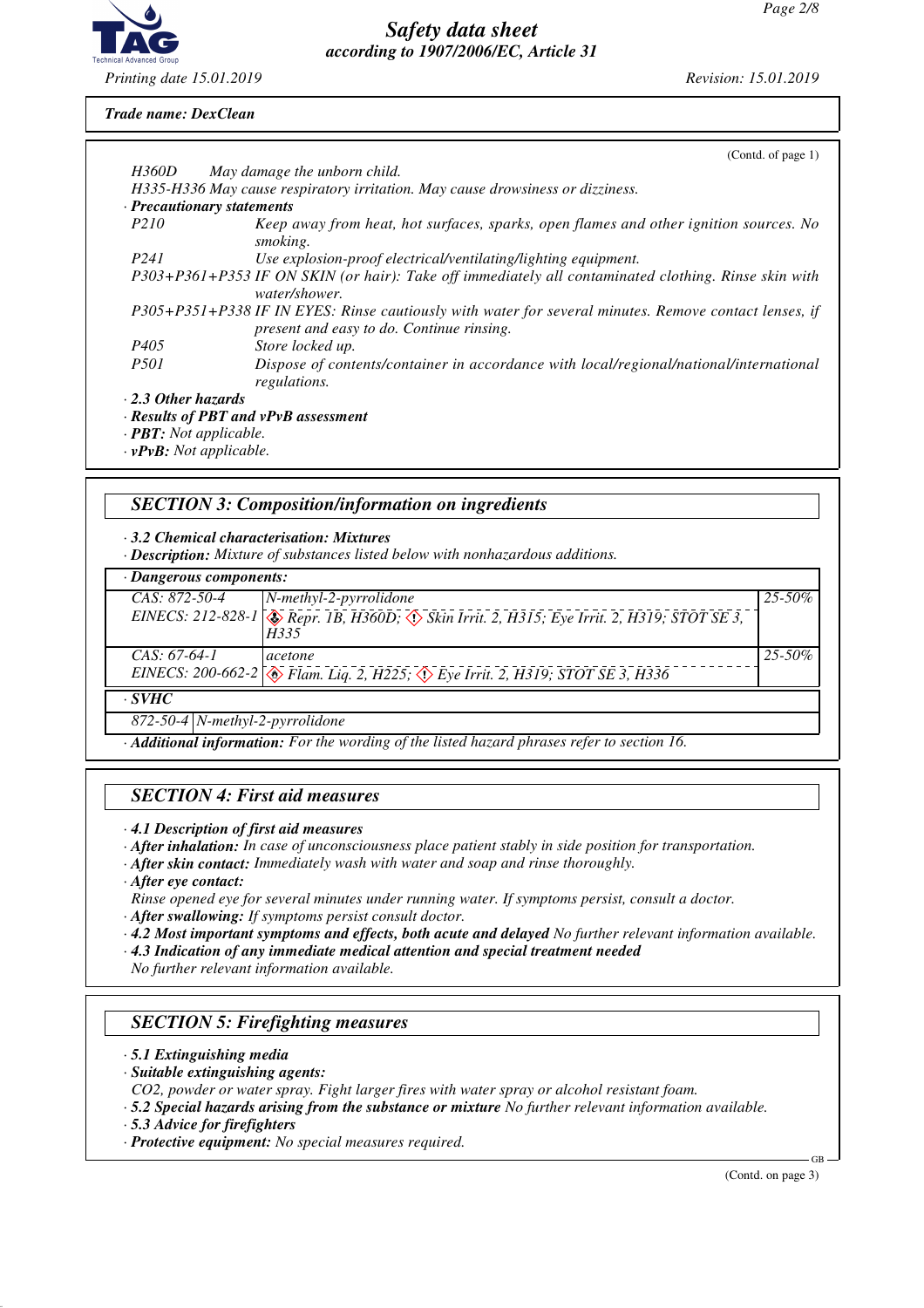

*Trade name: DexClean*

(Contd. of page 2)

#### *SECTION 6: Accidental release measures*

- *· 6.1 Personal precautions, protective equipment and emergency procedures Wear protective equipment. Keep unprotected persons away.*
- *· 6.2 Environmental precautions: Dilute with plenty of water. Do not allow to enter sewers/ surface or ground water.*
- *· 6.3 Methods and material for containment and cleaning up: Absorb with liquid-binding material (sand, diatomite, acid binders, universal binders, sawdust). Dispose contaminated material as waste according to item 13. Ensure adequate ventilation.*
- *· 6.4 Reference to other sections See Section 7 for information on safe handling. See Section 8 for information on personal protection equipment. See Section 13 for disposal information.*

### *SECTION 7: Handling and storage*

#### *· 7.1 Precautions for safe handling Ensure good ventilation/exhaustion at the workplace. Open and handle receptacle with care.*

- *Prevent formation of aerosols.*
- *· Information about fire and explosion protection: Keep ignition sources away - Do not smoke. Protect against electrostatic charges. Keep respiratory protective device available.*
- *· 7.2 Conditions for safe storage, including any incompatibilities*
- *· Storage:*
- *· Requirements to be met by storerooms and receptacles: Store in a cool location.*
- *· Information about storage in one common storage facility: Not required.*
- *· Further information about storage conditions:*
- *Keep container tightly sealed.*
- *Store in cool, dry conditions in well sealed receptacles.*
- *· 7.3 Specific end use(s) No further relevant information available.*

### *SECTION 8: Exposure controls/personal protection*

*· Additional information about design of technical facilities: No further data; see item 7.*

*· 8.1 Control parameters*

*· Ingredients with limit values that require monitoring at the workplace:*

#### *872-50-4 N-methyl-2-pyrrolidone*

*WEL Short-term value: 80 mg/m³, 20 ppm Long-term value: 40 mg/m³, 10 ppm Sk*

#### *67-64-1 acetone*

*WEL Short-term value: 3620 mg/m³, 1500 ppm*

*Long-term value: 1210 mg/m³, 500 ppm*

*· Additional information: The lists valid during the making were used as basis.*

- *· 8.2 Exposure controls*
- *· Personal protective equipment:*
- *· General protective and hygienic measures: Keep away from foodstuffs, beverages and feed. Immediately remove all soiled and contaminated clothing*

(Contd. on page 4)

GB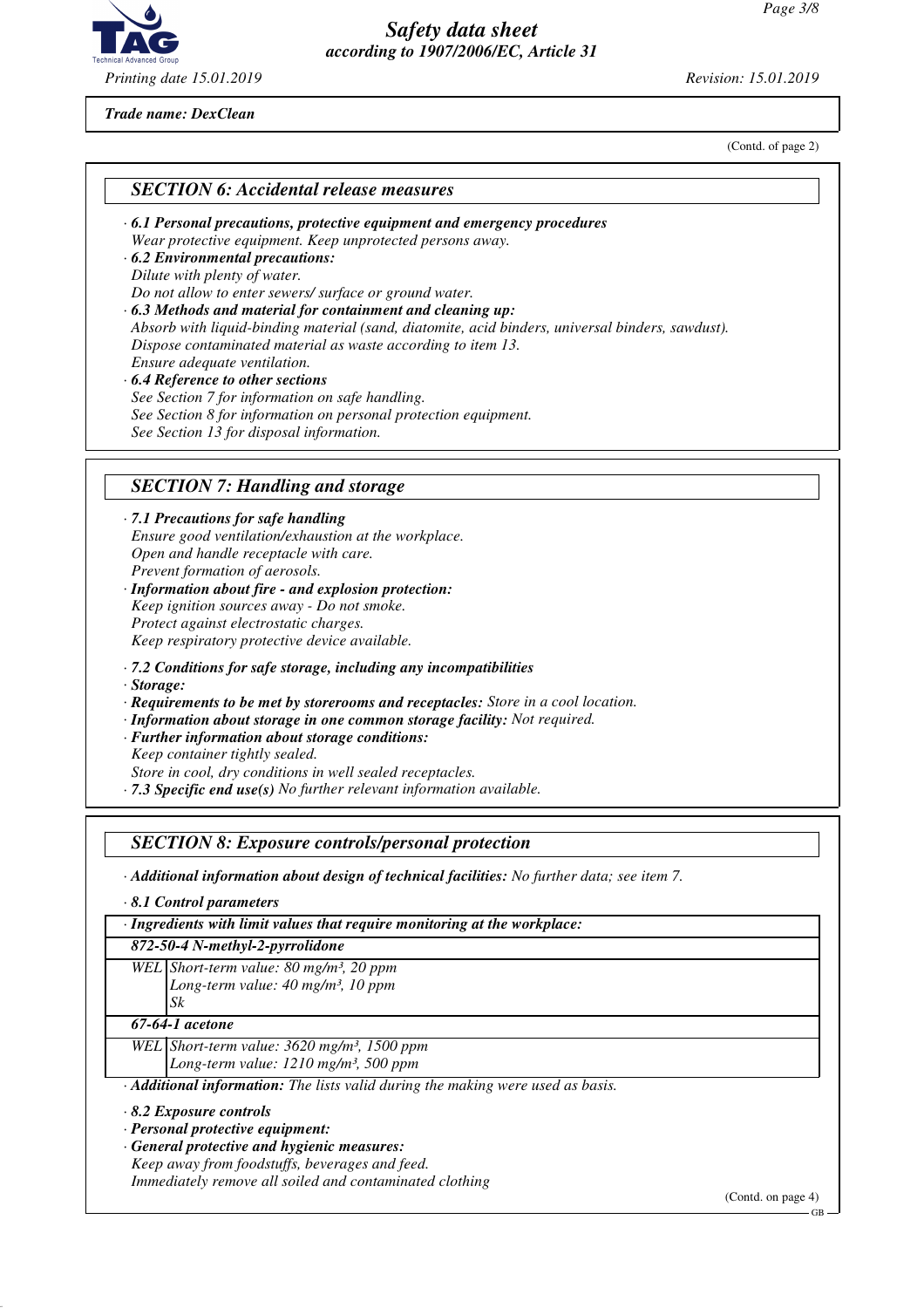

*Trade name: DexClean*

|                                                                                                                                                                                                                                                                                                                                                                                       | (Contd. of page 3)                                                                                                                                                                                                    |  |  |  |  |
|---------------------------------------------------------------------------------------------------------------------------------------------------------------------------------------------------------------------------------------------------------------------------------------------------------------------------------------------------------------------------------------|-----------------------------------------------------------------------------------------------------------------------------------------------------------------------------------------------------------------------|--|--|--|--|
| Wash hands before breaks and at the end of work.                                                                                                                                                                                                                                                                                                                                      |                                                                                                                                                                                                                       |  |  |  |  |
| Store protective clothing separately.<br>Avoid contact with the eyes and skin.                                                                                                                                                                                                                                                                                                        |                                                                                                                                                                                                                       |  |  |  |  |
| · Respiratory protection:                                                                                                                                                                                                                                                                                                                                                             |                                                                                                                                                                                                                       |  |  |  |  |
| use self-contained respiratory protective device.<br>· Protection of hands:                                                                                                                                                                                                                                                                                                           | In case of brief exposure or low pollution use respiratory filter device. In case of intensive or longer exposure                                                                                                     |  |  |  |  |
|                                                                                                                                                                                                                                                                                                                                                                                       |                                                                                                                                                                                                                       |  |  |  |  |
| Protective gloves                                                                                                                                                                                                                                                                                                                                                                     |                                                                                                                                                                                                                       |  |  |  |  |
| the chemical mixture.                                                                                                                                                                                                                                                                                                                                                                 | The glove material has to be impermeable and resistant to the product/ the substance/ the preparation.<br>Due to missing tests no recommendation to the glove material can be given for the product/ the preparation/ |  |  |  |  |
| degradation                                                                                                                                                                                                                                                                                                                                                                           | Selection of the glove material on consideration of the penetration times, rates of diffusion and the                                                                                                                 |  |  |  |  |
| · Material of gloves<br>The selection of the suitable gloves does not only depend on the material, but also on further marks of quality<br>and varies from manufacturer to manufacturer. As the product is a preparation of several substances, the<br>resistance of the glove material can not be calculated in advance and has therefore to be checked prior to the<br>application. |                                                                                                                                                                                                                       |  |  |  |  |
| · Penetration time of glove material<br>The exact break through time has to be found out by the manufacturer of the protective gloves and has to be<br>observed.                                                                                                                                                                                                                      |                                                                                                                                                                                                                       |  |  |  |  |
| $\cdot$ Eye protection:                                                                                                                                                                                                                                                                                                                                                               |                                                                                                                                                                                                                       |  |  |  |  |
| Tightly sealed goggles                                                                                                                                                                                                                                                                                                                                                                |                                                                                                                                                                                                                       |  |  |  |  |
|                                                                                                                                                                                                                                                                                                                                                                                       |                                                                                                                                                                                                                       |  |  |  |  |
| <b>SECTION 9: Physical and chemical properties</b>                                                                                                                                                                                                                                                                                                                                    |                                                                                                                                                                                                                       |  |  |  |  |
| · 9.1 Information on basic physical and chemical properties<br>$\cdot$ General Information                                                                                                                                                                                                                                                                                            |                                                                                                                                                                                                                       |  |  |  |  |
| $\cdot$ Appearance:<br>Form:                                                                                                                                                                                                                                                                                                                                                          | Fluid                                                                                                                                                                                                                 |  |  |  |  |
| Colour:                                                                                                                                                                                                                                                                                                                                                                               | Clear                                                                                                                                                                                                                 |  |  |  |  |
| $\cdot$ Odour:                                                                                                                                                                                                                                                                                                                                                                        | Characteristic                                                                                                                                                                                                        |  |  |  |  |
| <b>Odour threshold:</b>                                                                                                                                                                                                                                                                                                                                                               | Not determined.                                                                                                                                                                                                       |  |  |  |  |
| $\cdot$ pH-value:                                                                                                                                                                                                                                                                                                                                                                     | Not determined.                                                                                                                                                                                                       |  |  |  |  |
| Change in condition<br><b>Melting point/freezing point:</b><br>Initial boiling point and boiling range: $55^{\circ}$ C                                                                                                                                                                                                                                                                | Undetermined.                                                                                                                                                                                                         |  |  |  |  |
| · Flash point:                                                                                                                                                                                                                                                                                                                                                                        |                                                                                                                                                                                                                       |  |  |  |  |
|                                                                                                                                                                                                                                                                                                                                                                                       | $-19\text{ °C}$                                                                                                                                                                                                       |  |  |  |  |
| · Flammability (solid, gas):                                                                                                                                                                                                                                                                                                                                                          | Not applicable.                                                                                                                                                                                                       |  |  |  |  |
| · Ignition temperature:                                                                                                                                                                                                                                                                                                                                                               | 270 °C                                                                                                                                                                                                                |  |  |  |  |
| · Decomposition temperature:                                                                                                                                                                                                                                                                                                                                                          | Not determined.                                                                                                                                                                                                       |  |  |  |  |
| · Auto-ignition temperature:                                                                                                                                                                                                                                                                                                                                                          | Product is not selfigniting.                                                                                                                                                                                          |  |  |  |  |
| $\cdot$ Explosive properties:                                                                                                                                                                                                                                                                                                                                                         | Product is not explosive. However, formation of explosive air/<br>vapour mixtures are possible.                                                                                                                       |  |  |  |  |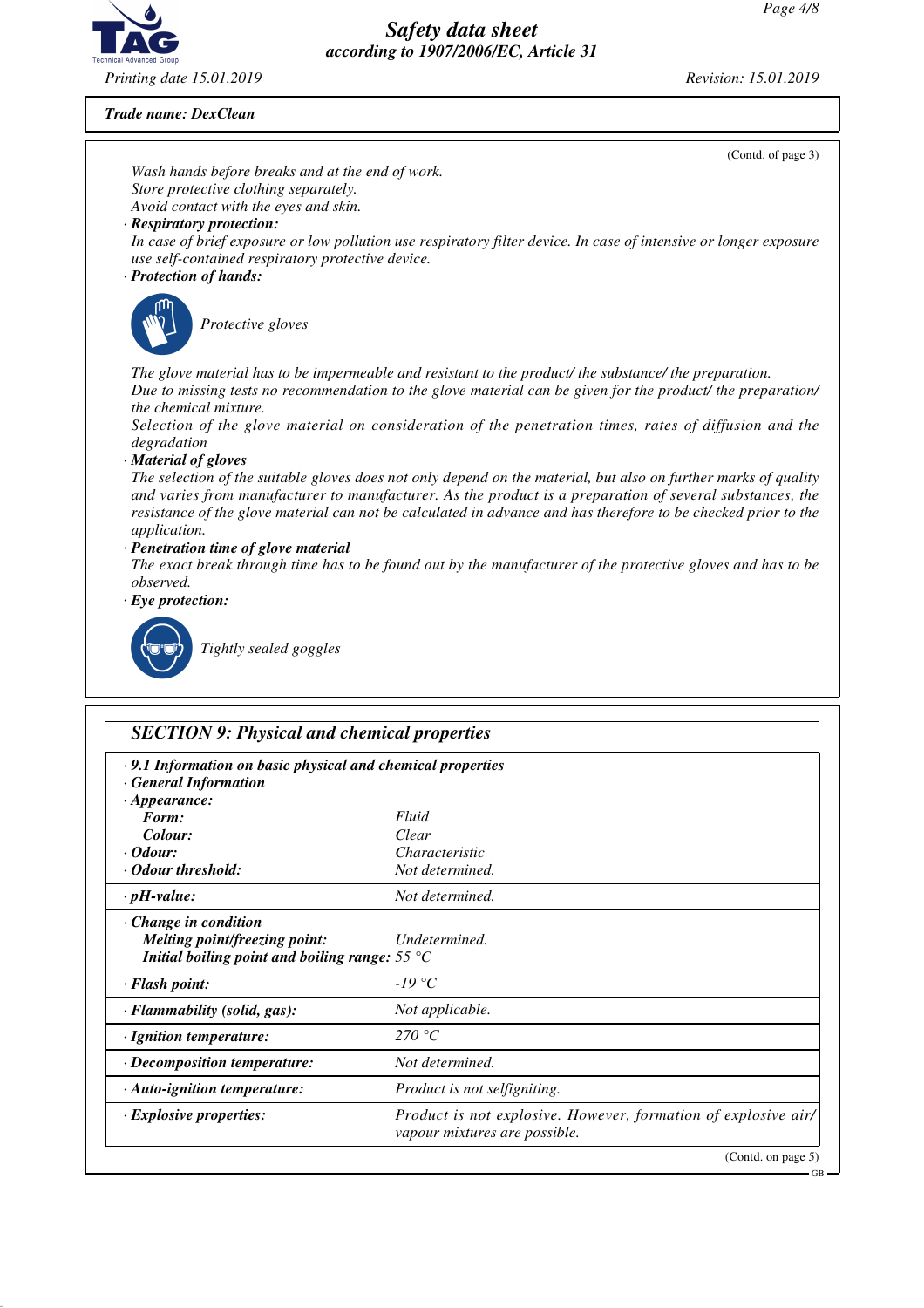

*Trade name: DexClean*

|                                           | (Contd. of page 4)                         |
|-------------------------------------------|--------------------------------------------|
| <b>Explosion limits:</b>                  |                                            |
| Lower:                                    | $1.3$ Vol $\%$                             |
| <b>Upper:</b>                             | $13$ Vol $\%$                              |
| $\cdot$ Vapour pressure at 20 °C:         | $233$ hPa                                  |
| $\cdot$ Density at 20 $\degree$ C:        | $0.908$ g/cm <sup>3</sup>                  |
| · Relative density                        | Not determined.                            |
| · Vapour density                          | Not determined.                            |
| $\cdot$ Evaporation rate                  | Not determined.                            |
| · Solubility in / Miscibility with        |                                            |
| water:                                    | Fully miscible.                            |
| · Partition coefficient: n-octanol/water: | Not determined.                            |
| $\cdot$ Viscosity:                        |                                            |
| Dynamic:                                  | Not determined.                            |
| Kinematic:                                | Not determined.                            |
| $\cdot$ 9.2 Other information             | No further relevant information available. |

#### *SECTION 10: Stability and reactivity*

*· 10.1 Reactivity No further relevant information available.*

*· 10.2 Chemical stability*

*· Thermal decomposition / conditions to be avoided: No decomposition if used according to specifications.*

*· 10.3 Possibility of hazardous reactions No dangerous reactions known.*

*· 10.4 Conditions to avoid No further relevant information available.*

*· 10.5 Incompatible materials: No further relevant information available.*

*· 10.6 Hazardous decomposition products: No dangerous decomposition products known.*

### *SECTION 11: Toxicological information*

*· 11.1 Information on toxicological effects*

*· Acute toxicity Based on available data, the classification criteria are not met.*

*· LD/LC50 values relevant for classification:*

#### *872-50-4 N-methyl-2-pyrrolidone*

*Oral LD50 3,914 mg/kg (rat)*

*Dermal LD50 8,000 mg/kg (rabbit)*

### *67-64-1 acetone*

*Oral LD50 5,800 mg/kg (rat)*

*Dermal LD50 20,000 mg/kg (rabbit)*

*· Primary irritant effect:*

*· Skin corrosion/irritation*

*Causes skin irritation.*

*· Serious eye damage/irritation*

*Causes serious eye irritation.*

*· Respiratory or skin sensitisation Based on available data, the classification criteria are not met.*

*· CMR effects (carcinogenity, mutagenicity and toxicity for reproduction)*

*· Germ cell mutagenicity Based on available data, the classification criteria are not met.*

*· Carcinogenicity Based on available data, the classification criteria are not met.*

*· Reproductive toxicity*

*May damage the unborn child.*

*· STOT-single exposure*

*May cause respiratory irritation. May cause drowsiness or dizziness.*

*· STOT-repeated exposure Based on available data, the classification criteria are not met.*

(Contd. on page 6)

GB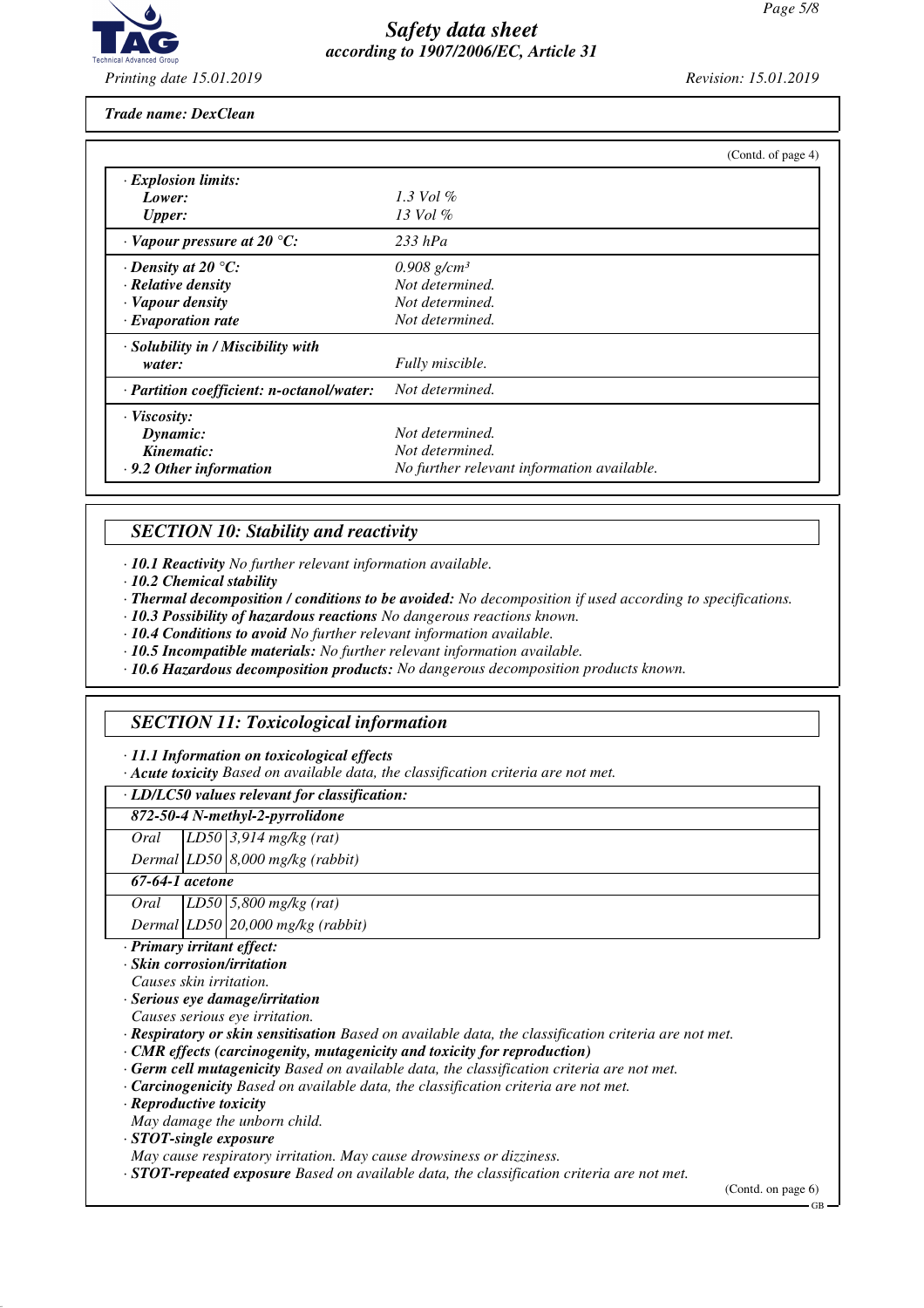

*Printing date 15.01.2019 Revision: 15.01.2019*

*Trade name: DexClean*

(Contd. of page 5)

*· Aspiration hazard Based on available data, the classification criteria are not met.*

### *SECTION 12: Ecological information*

- *· 12.1 Toxicity*
- *· Aquatic toxicity: No further relevant information available.*
- *· 12.2 Persistence and degradability No further relevant information available.*
- *· 12.3 Bioaccumulative potential No further relevant information available.*
- *· 12.4 Mobility in soil No further relevant information available.*
- *· Additional ecological information:*
- *· General notes:*

*Water hazard class 1 (German Regulation) (Self-assessment): slightly hazardous for water Do not allow undiluted product or large quantities of it to reach ground water, water course or sewage system.*

- *· 12.5 Results of PBT and vPvB assessment*
- *· PBT: Not applicable.*
- *· vPvB: Not applicable.*

*· 12.6 Other adverse effects No further relevant information available.*

# *SECTION 13: Disposal considerations*

#### *· 13.1 Waste treatment methods*

*· Recommendation*

*Must not be disposed together with household garbage. Do not allow product to reach sewage system.*

- *· Uncleaned packaging:*
- *· Recommendation: Disposal must be made according to official regulations.*
- *· Recommended cleansing agents: Water, if necessary together with cleansing agents.*

| $\cdot$ 14.1 UN-Number<br>· ADR, IMDG, IATA                                                                                                                            | UN1993                                 |
|------------------------------------------------------------------------------------------------------------------------------------------------------------------------|----------------------------------------|
| $\cdot$ 14.2 UN proper shipping name                                                                                                                                   |                                        |
| $\cdot$ ADR                                                                                                                                                            | 1993 FLAMMABLE LIQUID, N.O.S. solution |
| · IMDG, IATA                                                                                                                                                           | FLAMMABLE LIQUID, N.O.S. solution      |
| $\cdot$ 14.3 Transport hazard class(es)                                                                                                                                |                                        |
| · ADR, IMDG, IATA                                                                                                                                                      |                                        |
|                                                                                                                                                                        |                                        |
|                                                                                                                                                                        |                                        |
|                                                                                                                                                                        | 3 Flammable liquids.                   |
|                                                                                                                                                                        | 3                                      |
|                                                                                                                                                                        | II                                     |
|                                                                                                                                                                        | Not applicable.                        |
|                                                                                                                                                                        | Warning: Flammable liquids.            |
| · Class<br>· Label<br>· 14.4 Packing group<br>ADR, IMDG, IATA<br>$\cdot$ 14.5 Environmental hazards:<br>· 14.6 Special precautions for user<br>· Danger code (Kemler): | 33                                     |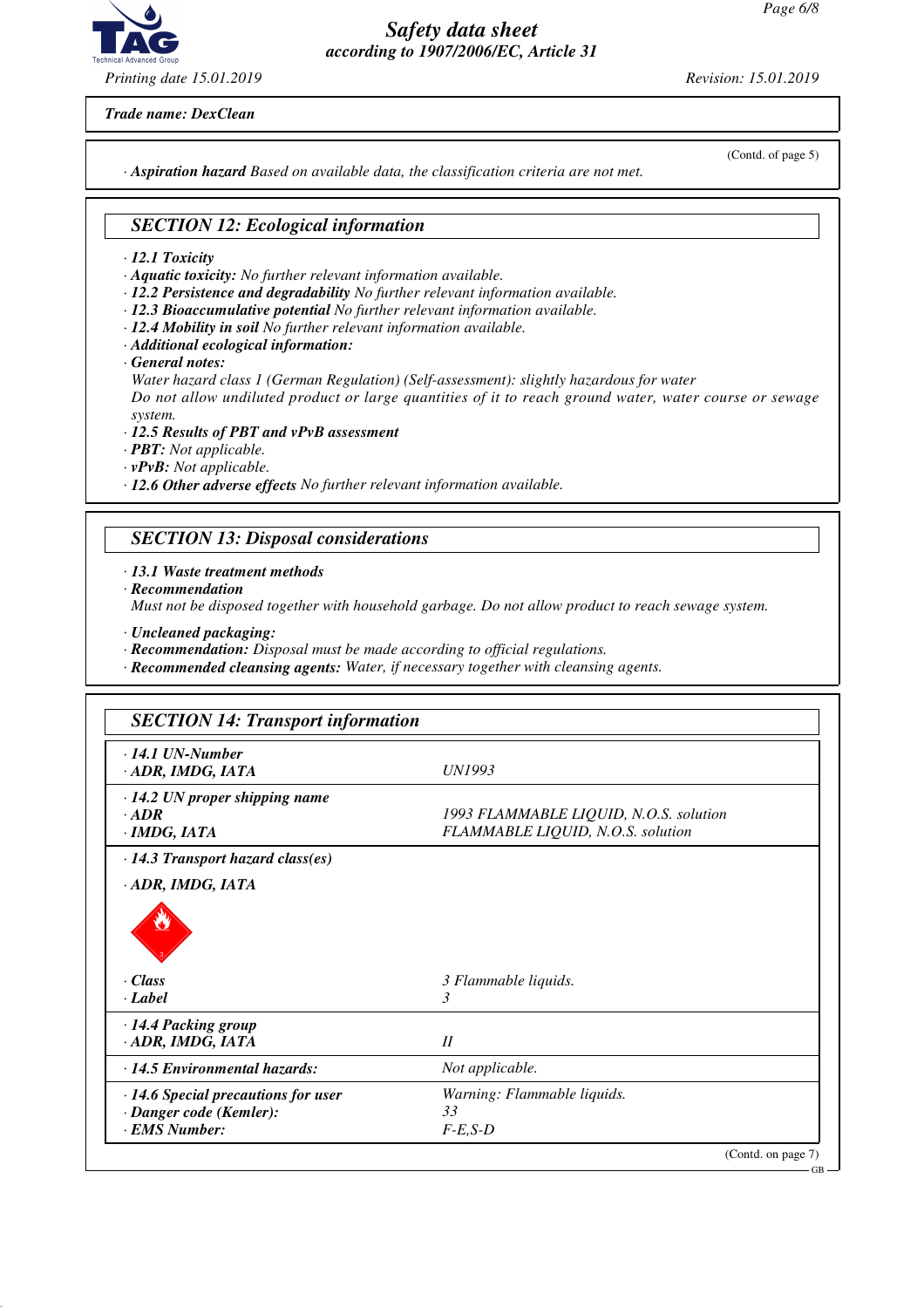

*Trade name: DexClean*

|                                                                                           | (Contd. of page $6$ )                            |
|-------------------------------------------------------------------------------------------|--------------------------------------------------|
| · Stowage Category                                                                        | B                                                |
| $\cdot$ 14.7 Transport in bulk according to Annex II of<br><b>Marpol and the IBC Code</b> | Not applicable.                                  |
| · Transport/Additional information:                                                       |                                                  |
| $\cdot$ ADR                                                                               |                                                  |
| $\cdot$ Limited quantities (LQ)                                                           | II.                                              |
| $\cdot$ Excepted quantities (EQ)                                                          | Code: E2                                         |
|                                                                                           | Maximum net quantity per inner packaging: 30 ml  |
|                                                                                           | Maximum net quantity per outer packaging: 500 ml |
| · Transport category                                                                      |                                                  |
| · Tunnel restriction code                                                                 | D/E                                              |
| $\cdot$ IMDG                                                                              |                                                  |
| $\cdot$ Limited quantities (LQ)                                                           | II.                                              |
| $\cdot$ Excepted quantities (EQ)                                                          | Code: E2                                         |
|                                                                                           | Maximum net quantity per inner packaging: 30 ml  |
|                                                                                           | Maximum net quantity per outer packaging: 500 ml |
| · UN "Model Regulation":                                                                  | UN 1993 FLAMMABLE LIQUID, N.O.S. SOLUTION, 3, II |

# *SECTION 15: Regulatory information*

*· 15.1 Safety, health and environmental regulations/legislation specific for the substance or mixture*

- *· Directive 2012/18/EU*
- *· Named dangerous substances ANNEX I None of the ingredients is listed.*
- *· Seveso category P5c FLAMMABLE LIQUIDS*
- *· Qualifying quantity (tonnes) for the application of lower-tier requirements 5,000 t*
- *· Qualifying quantity (tonnes) for the application of upper-tier requirements 50,000 t*
- *· REGULATION (EC) No 1907/2006 ANNEX XVII Conditions of restriction: 3, 30, 71*

*· National regulations:*

*· Other regulations, limitations and prohibitive regulations*

*· Substances of very high concern (SVHC) according to REACH, Article 57*

*872-50-4 N-methyl-2-pyrrolidone*

*· 15.2 Chemical safety assessment: A Chemical Safety Assessment has not been carried out.*

#### *SECTION 16: Other information*

*This information is based on our present knowledge. However, this shall not constitute a guarantee for any specific product features and shall not establish a legally valid contractual relationship.*

#### *· Relevant phrases*

*H225 Highly flammable liquid and vapour.*

- *H315 Causes skin irritation.*
- *H319 Causes serious eye irritation.*
- *H335 May cause respiratory irritation.*
- *H336 May cause drowsiness or dizziness.*

*H360D May damage the unborn child.*

*· Contact: Fr. Kemper*

*· Abbreviations and acronyms:*

*ADR: Accord européen sur le transport des marchandises dangereuses par Route (European Agreement concerning the International Carriage of Dangerous Goods by Road)*

*IMDG: International Maritime Code for Dangerous Goods*

*IATA: International Air Transport Association*

*GHS: Globally Harmonised System of Classification and Labelling of Chemicals*

*EINECS: European Inventory of Existing Commercial Chemical Substances ELINCS: European List of Notified Chemical Substances*

(Contd. on page 8)

GB